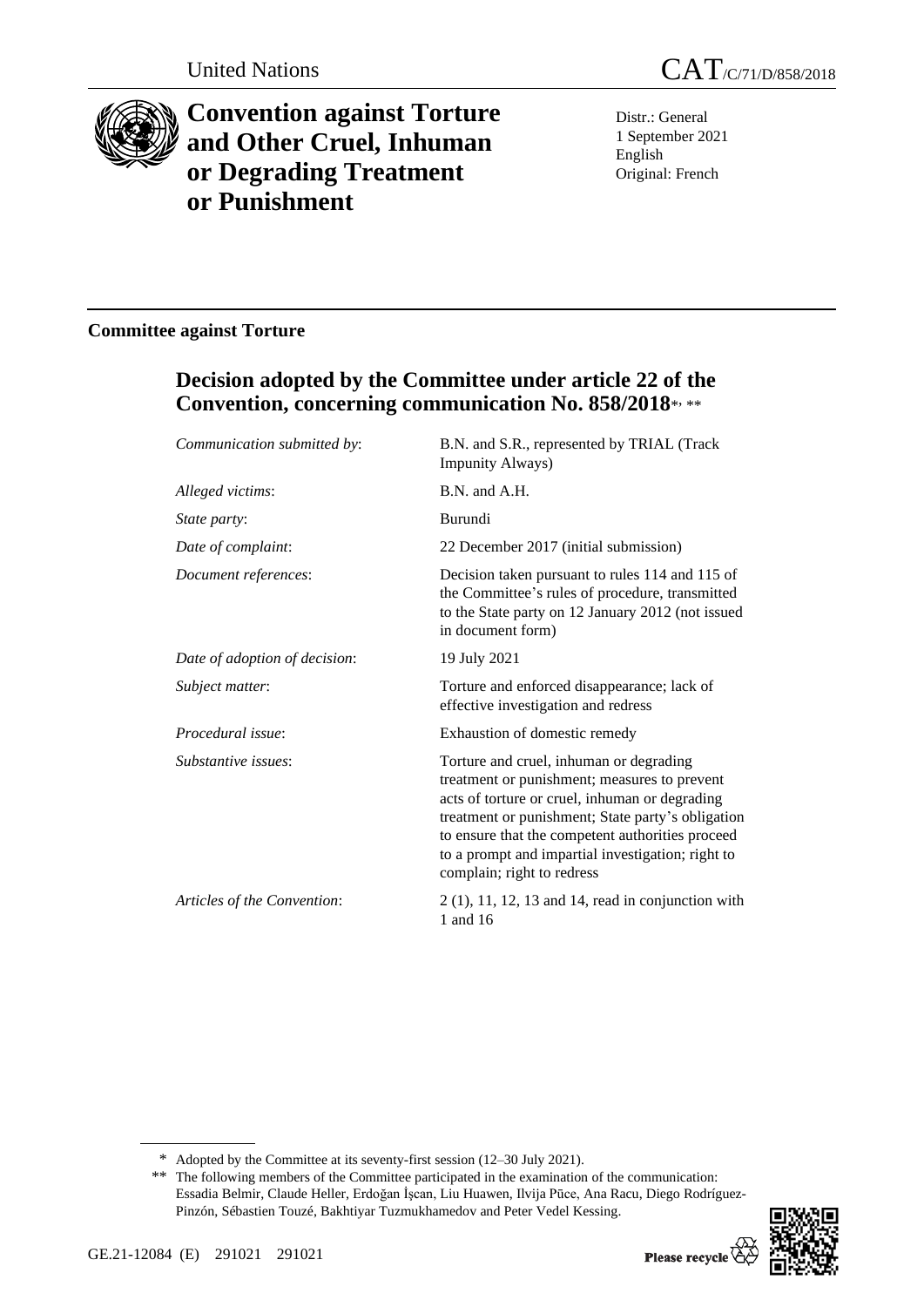1.1 The complainant is B.N., a national of Burundi born in 1948 in Gisozi commune, Mwaro Province. He is the father of the victim, A.H., a national of Burundi born in 1980 in the same commune and the victim of an enforced disappearance on 14 December 2015. The complainant claims that Burundi has violated articles 2 (1), 11, 12, 13 and 14, read in conjunction with article 1 and, in the alternative, article 16 of the Convention, in respect of the victim and articles 12, 13 and 14, read in conjunction with article 1 and, in the alternative, article 16 of the Convention, in respect of the complainant. Burundi acceded to the Convention on 18 February 1993 and made the declaration under article 22 (1) of the Convention on 10 June 2003. The complainant is represented by TRIAL (Track Impunity Always).

1.2 On 7 November 2018, the complainant's counsel informed the Committee that, on 17 June 2018, the complainant, B.N., had died of natural causes. Subsequently, one of B.N.'s sons and A.H.'s brother, S.R., agreed that the proceedings should be continued and formally authorized counsel to act on his behalf. S.R. thus requested the Committee to consider him to be the new complainant.

1.3 On 22 December 2017, the complainant had requested the Committee to grant interim measures of protection. On 12 January 2018, pursuant to rule 114 of its rules of procedure, the Committee decided to accede to the request to grant interim measures and requested the State party to immediately adopt all necessary measures to protect the life, safety and personal integrity of the complainant and the victim, and to ensure that no irreparable harm would be caused to them while the complaint was pending.

#### **The facts as submitted by the complainant**

#### *General context*

2.1 In August 2010, President Pierre Nkurunziza, who had first been elected in 2005, was re-elected for a second term. The subsequent crackdown on members of opposition parties was characterized by the frequent use of extrajudicial executions, enforced disappearances and acts of torture and intimidation. From April 2015, Burundi once again saw escalating violence and serious human rights violations, following Pierre Nkurunziza's decision to stand for a third term, which was deemed contrary to the Arusha Peace and Reconciliation Agreement for Burundi by the international community and Burundian civil society.<sup>1</sup> Large demonstrations against a third term subsequently took place and were forcefully suppressed by the authorities, with live ammunition and grenades used against the demonstrators. On 13 May 2015, a coup attempt failed; it was followed by a heavy crackdown against all those with suspected links to the attempt. On 21 July 2015, Pierre Nkurunziza was re-elected in a very tense climate. The number of demonstrations decreased, but a new period of violence began, with targeted killings, extrajudicial executions, arbitrary arrests, acts of torture and other cruel, inhuman or degrading treatment and enforced disappearances, among other abuses. The report on the independent investigation on Burundi carried out pursuant to Human Rights Council resolution S-24/1, submitted to the Council at its thirty-third session in 2016, found that more than 1,000 people were killed during the crisis. Thousands more were reportedly tortured, unknown numbers of women were subjected to various forms of sexual crime, hundreds of people disappeared and thousands were illegally detained.<sup>2</sup> During the night of 10–11 December 2015, unidentified armed persons attacked three military bases

<sup>1</sup> United Nations, "Conseil de sécurité: examen de la situation au Burundi, marquée par un climat de peur et des restrictions aux libertés en marge des élections du 29 juin et du 15 juillet" ("Security Council: Consideration of the situation in Burundi, characterized by a climate of fear and restrictions on freedoms in the context of the elections of 29 June and 15 July"), Meetings coverage and press releases, 9 July 2015, available at [www.un.org/press/fr/2015/cs11963.doc.htm;](file:///C:/Users/williams/Documents/Translations/CAT/Burundi/www.un.org/press/fr/2015/cs11963.doc.htm) and Radio France Internationale, "Présidentielle au Burundi: Ban Ki-moon tente de raisonner Nkurunziza" ("Presidential elections in Burundi: Ban Ki-moon tries to reason with Nkurunziza"), 29 March 2015, available at [www.rfi.fr/afrique/20150329-presidentielle-burundi-ban-ki-moon-tente-raisonner](file:///C:/Users/williams/Documents/Translations/CAT/Burundi/www.rfi.fr/afrique/20150329-presidentielle-burundi-ban-ki-moon-tente-raisonner-nkurunziza)[nkurunziza.](file:///C:/Users/williams/Documents/Translations/CAT/Burundi/www.rfi.fr/afrique/20150329-presidentielle-burundi-ban-ki-moon-tente-raisonner-nkurunziza)

<sup>2</sup> A/HRC/33/37, para. 35.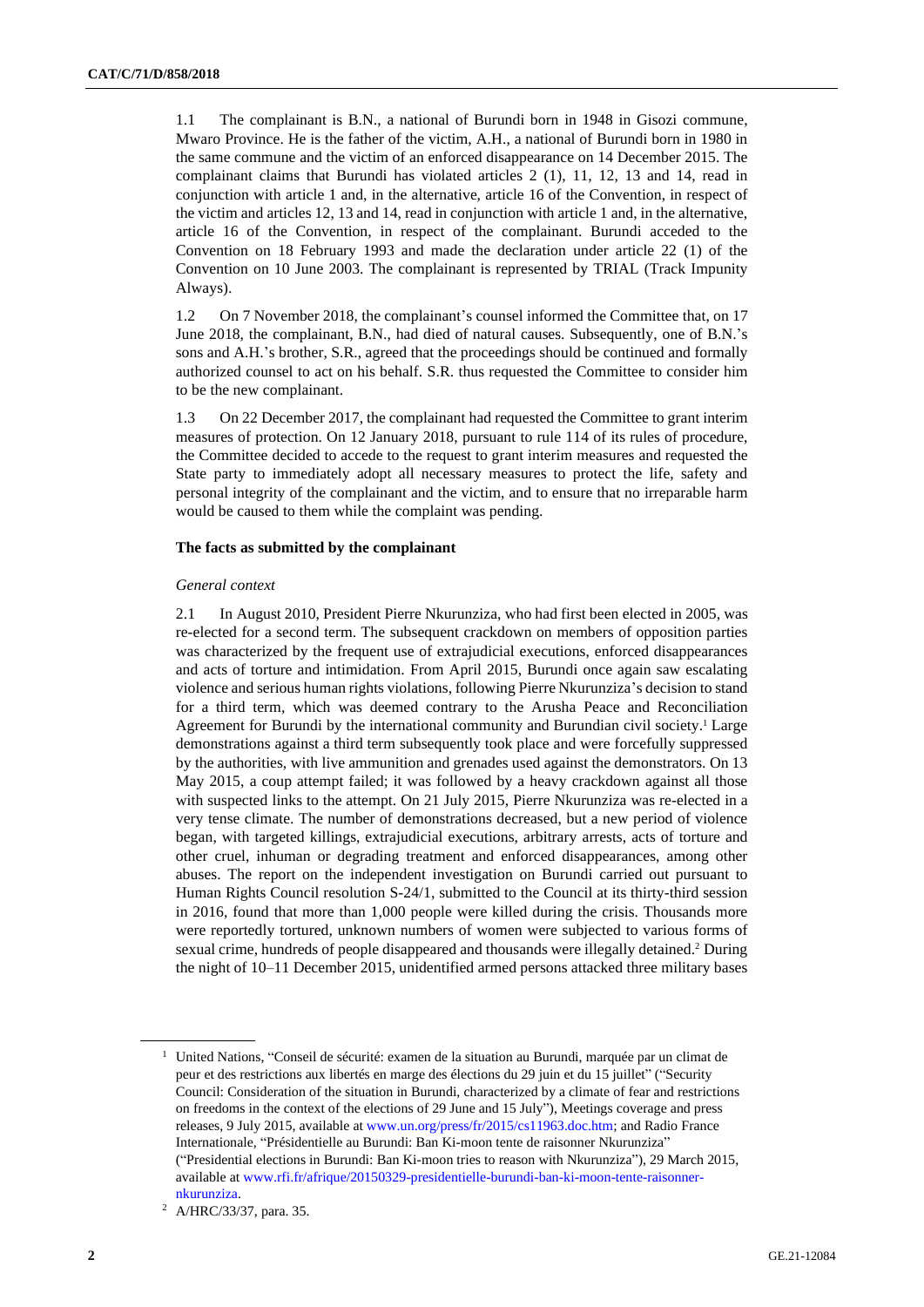in Bujumbura and another near the city. <sup>3</sup> Following these attacks, the security forces reportedly closed off and combed through several Bujumbura neighbourhoods with ties to the political opposition with the stated aim of tracking down the armed combatants and finding hidden weapons. These operations reportedly caused many civilian casualties.<sup>4</sup> The opposition-linked neighbourhoods of Jabe, Nyakabiga, Musaga, Mutakura, Cibitoke and Ngagara were targeted in these security operations.<sup>5</sup> Indeed, the neighbourhood of Cibitoke, where the victim resided,<sup>6</sup> was known to be one of the neighbourhoods that had challenged President Nkurunziza's third term in office.

2.2 According to a report by the commission of inquiry set up by the Prosecutor General of the Republic to shed light on the insurrectionary movement triggered on 26 April 2015, a criminal file was opened against many members of opposition parties and human rights defenders belonging to the Halte au troisième mandat (Stop the Third Term) movement, who were blamed for the "insurrection".<sup>7</sup>

#### *The facts as submitted by the complainant*

2.3 A.H. worked as a plumber and, like his two brothers, was a member of a Burundian opposition political party, the Movement for Solidarity and Development, which had been violently suppressed since 2014. In April 2015, A.H. and his two brothers took part in demonstrations against the renewal of President Nkurunziza's term in office.

2.4 On 13 December 2015, while he was with his father, B.N., at his home in the neighbourhood of Cibitoke, Bujumbura Mairie Province, A.H. received a telephone call from a person inviting him to a meeting in Ngagara commune. Without telling his father who had telephoned, A.H. left his home in order to travel to the meeting place. When he arrived, at approximately 2 p.m., A.H. met an acquaintance<sup>8</sup> and saw a police vehicle approach. Police officers from the Unit for the Protection of Institutions got out of the vehicle. All of the men except one were in uniform; the man in civilian clothing has been identified as Brigadier Jonas Ndabirinde, who, according to some media reports, is implicated in numerous cases of abuse.<sup>9</sup> When he saw the officers, A.H. attempted to flee, but was pursued and apprehended by Brigadier Ndabirinde. A.H. was tied up, was violently beaten by the police officers, who struck him across the back with truncheons and punched him in the face, and was interrogated at the scene as to the whereabouts of some of the demonstrators. The officers showed him a document containing the names of some of the protesters they were looking for. Jonas Ndabirinde then turned to the passers-by who had witnessed the scene and asked them whether they knew A.H., to which they replied that they did not. The brigadier then stated that, since they had just said that they did not know him, they should not weep if they were

<sup>&</sup>lt;sup>3</sup> 2017 detailed final report of the Commission of Inquiry on Burundi (A/HRC/36/CRP.1), para. 258. Available on the Commission's web page:

[www.ohchr.org/FR/HRBodies/HRC/CoIBurundi/Pages/CoIBurundi.aspx.](http://www.ohchr.org/FR/HRBodies/HRC/CoIBurundi/Pages/CoIBurundi.aspx)

<sup>4</sup> Ibid.

<sup>5</sup> Amnesty International, "Burundi: suspected mass graves of victims of 11 December violence", 29 January 2016, p. 1, available at [www.amnesty.org/en/documents/afr16/3337/2016/en/.](http://www.amnesty.org/en/documents/afr16/3337/2016/en/)

<sup>6</sup> See para. 2.4 below.

<sup>7</sup> Republic of Burundi, Ministry of Justice, *Commission d'enquête chargée de faire la lumière sur le mouvement insurrectionnel déclenché le 26 avril 2015* (Commission of inquiry to shed light on the insurrectionary movement triggered on 26 April 2015) (Bujumbura, August 2015), available at [www.fidh.org/IMG/pdf/20150909\\_justice\\_burundaise\\_rapport-commission-](http://www.fidh.org/IMG/pdf/20150909_justice_burundaise_rapport-commission-enquete_insurrection_final.pdf)

[enquete\\_insurrection\\_final.pdf.](http://www.fidh.org/IMG/pdf/20150909_justice_burundaise_rapport-commission-enquete_insurrection_final.pdf) <sup>8</sup> This person witnessed the facts reported.

<sup>9</sup> The author cites, inter alia, Radio Publique Africaine, "Campagne Ndondeza: Sur les traces du jeune Albert Kubwimana enlevé par les services de sécurité depuis octobre 2015" ("Ndondeza Campaign: On the trail of the young Albert Kubwimana, abducted by the security services in October 2015"), 11 May 2017, available at [www.rpa.bi/index.php/component/k2/item/1588-minusca-les-policiers](http://www.rpa.bi/index.php/component/k2/item/1588-minusca-les-policiers-burundais-bases-en-centrafrique-attendent-leurs-indemnites-depuis-16-mois)[burundais-bases-en-centrafrique-attendent-leurs-indemnites-depuis-16-mois,](http://www.rpa.bi/index.php/component/k2/item/1588-minusca-les-policiers-burundais-bases-en-centrafrique-attendent-leurs-indemnites-depuis-16-mois) and the Forum pour la Conscience et le Développement, Declaration No. 010/2017, "Assassinat de Zedi Feruzi: Rapport du FOCODE" ("Murder of Zedi Feruzi: FOCODE report"), 23 May 2017, available at [www.focode.org/assassinat-de-zedi-feruzi-rapport-focode/.](http://www.focode.org/assassinat-de-zedi-feruzi-rapport-focode/)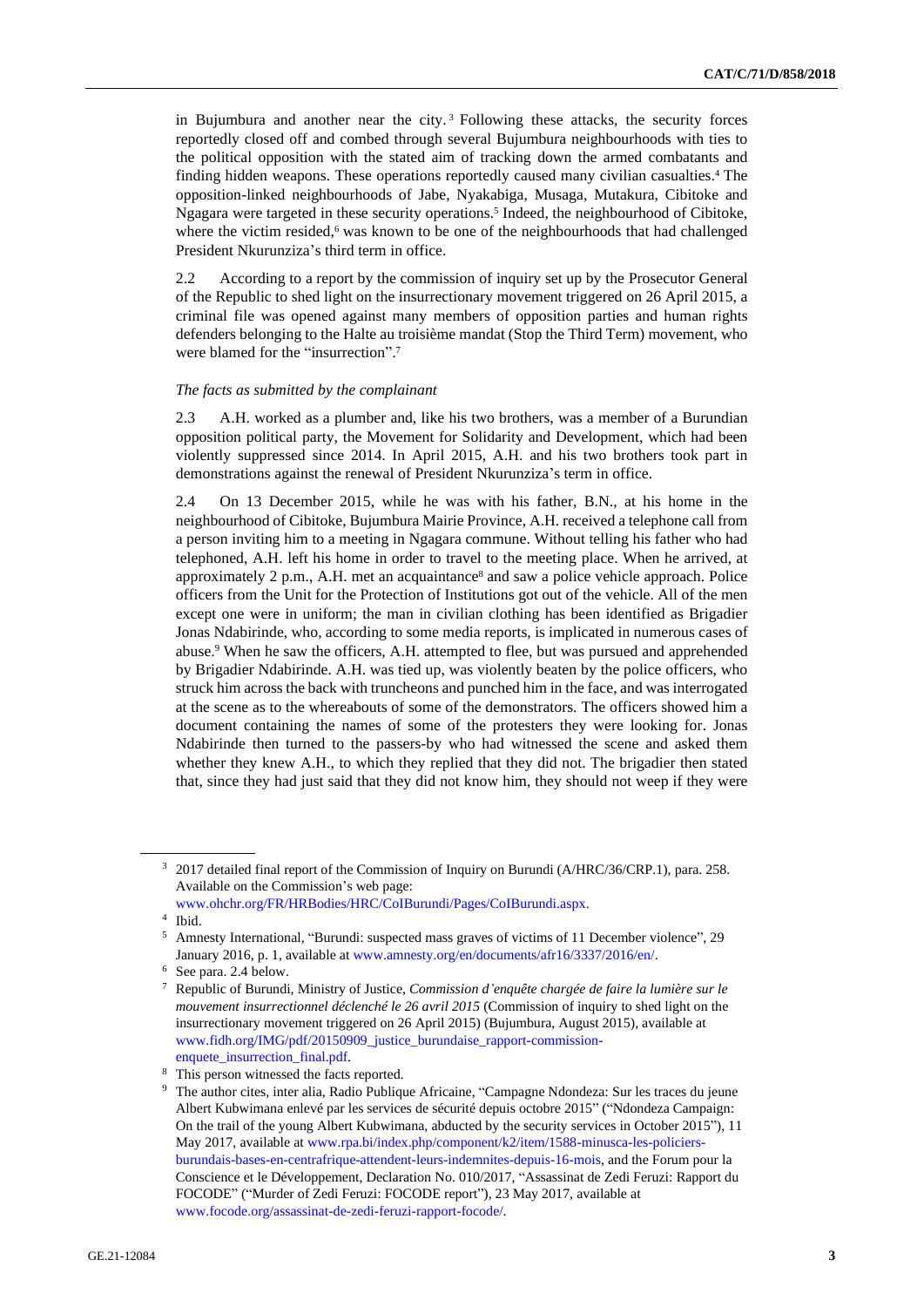to find his dead body. The officers then forced A.H. into their vehicle, without an arrest warrant, and took him to an unknown location.

2.5 A.H.'s father, B.N., was informed of his son's abduction in the afternoon of 13 December 2015. He went to the *chef de colline*, <sup>10</sup> who refused to help him. In the following days, B.N. conducted a search for A.H. and went to all the police stations in the area of Cibitoke, Ngagara and Bwiza, as well as the detention centre of the National Intelligence Service, but his efforts were unsuccessful. B.N. was then visited at his home by a person in civilian clothing. This person told him that he had been sent by the men who had abducted his son. He threatened B.N., telling him that he was being watched and that, if he continued his search or filed a complaint, he would meet the same fate as A.H. Subsequently, A.H.'s two brothers – including S.R., the complainant – decided to leave Burundi in order to take refuge in a neighbouring country, as they feared that, as fellow members of the Movement for Solidarity and Development, they, too, would be abducted. The complainant emphasizes that these events took place in the aftermath of the attacks of 11 December 2015<sup>11</sup> and were part of the subsequent police crackdown.

2.6 On 14 December 2015, B.N. went to the Independent National Human Rights Commission in order to request assistance in his search. The Commission registered his application, but then told him, during a verbal interview, that it had not found A.H. in the detention facilities visited. In the days that followed, B.N. asked for a copy of his application to register the request, but the Commission refused to provide him with one. The complainant emphasizes that the Commission suffers from a lack of independence and impartiality vis-àvis the executive branch and that international proceedings have been brought against it.<sup>12</sup>

2.7 On 14 December 2015, a witness recognized A.H. in the Cibitoke neighbourhood. He was in a police vehicle, tied up and covered in blood, with several police officers around him. A.H. has not been found since.

2.8 In the months that followed, B.N. continued to be subjected to intimidation. Police officers came approximately every three months to search his home, claiming that they were checking his household record booklet.<sup>13</sup> During each visit, B.N. was questioned about the whereabouts of his other sons and the police officers threatened that they would "meet the same fate as A.H." if they were caught. The complainant, S.R., emphasizes that these visits caused B.N. intense suffering and might have been the cause of his hypertension.

#### *Lack of investigation and exhaustion of domestic remedies*

2.9 The complainant maintains that B.N. did not bring a complaint before the national courts for fear of reprisals. He points out that officers from the Unit for the Protection of Institutions have been recognized as being heavily implicated in serious human rights violations.<sup>14</sup>

2.10 The complainant emphasizes that domestic remedies have proved unavailable in view of the human rights situation in Burundi. He refers to the case of *Phillip v. Trinidad and Tobago*,<sup>15</sup> in which the Human Rights Committee held that a complainant did not need to exhaust domestic remedies if he or she would be placed in danger by doing so. In the present case, the perpetrators of the acts of torture and ill-treatment are members of the police, senior officers and/or persons close to the current Government, who have significant powers and means of exerting pressure in order to prevent proceedings from being brought against them before the national courts. The complainant points out that, in 2014, the Committee had expressed concern at the absence of protection for victims and witnesses, who were subject

<sup>10</sup> Local leader.

<sup>&</sup>lt;sup>11</sup> See para. 2.1 above.

<sup>12</sup> On this subject, see Global Alliance of National Human Rights Institutions, *Report and Recommendations of the Session of the Subcommittee on Accreditation, Geneva, 13–17 November 2017*, pp. 50–53, available at [www.ohchr.org/EN/Countries/NHRI/Pages/SCA-Reports.aspx.](http://www.ohchr.org/EN/Countries/NHRI/Pages/SCA-Reports.aspx)

<sup>&</sup>lt;sup>13</sup> A household record booklet is a register of the persons living in a house.

<sup>14</sup> A/HRC/36/CRP.1, para. 204.

<sup>15</sup> *Phillip v. Trinidad and Tobago* (CCPR/C/64/D/594/1992), para. 6.4.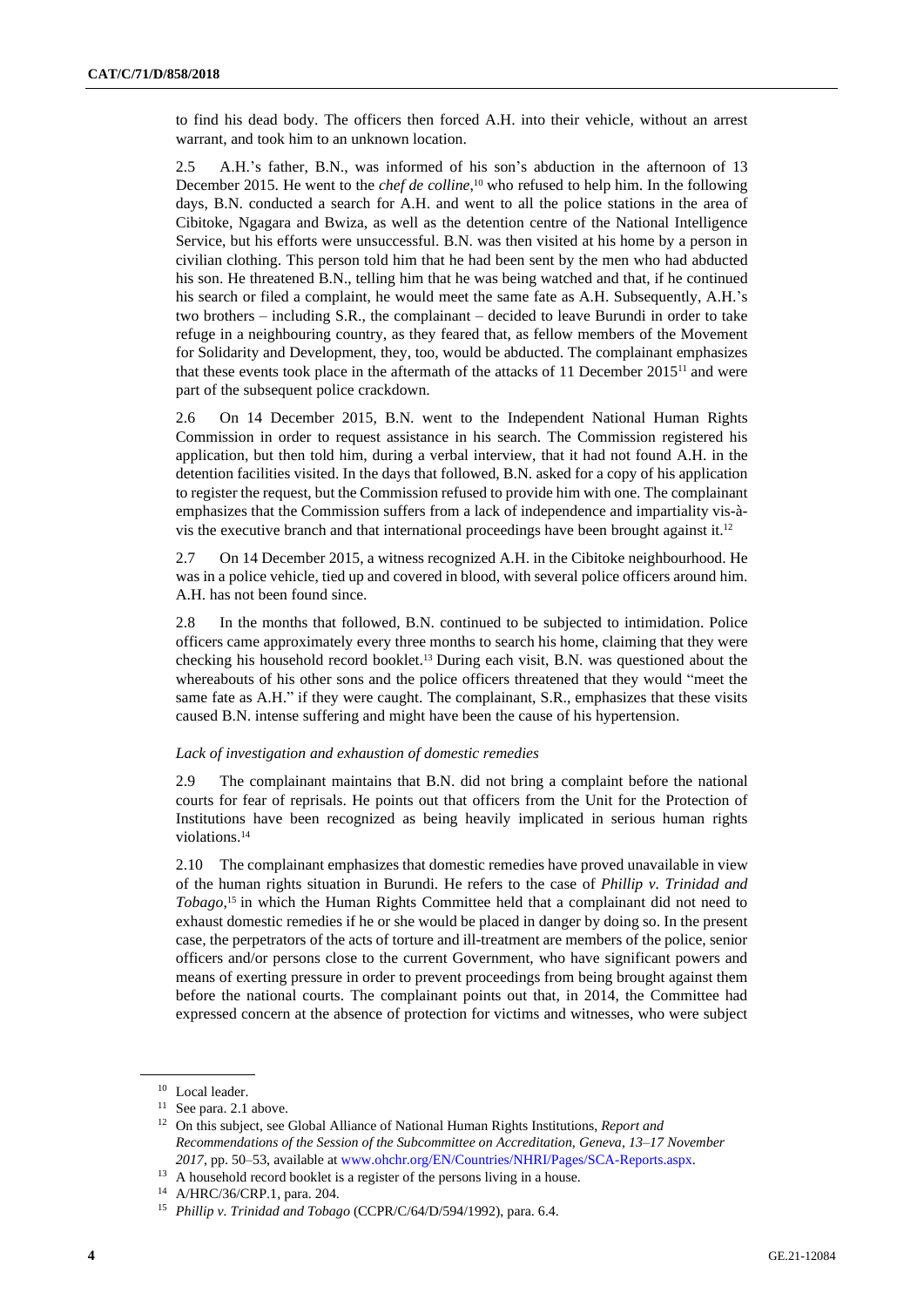to reprisals.<sup>16</sup> Indeed, until 27 June 2016,<sup>17</sup> Burundi had no adequate legal and institutional framework to ensure the safety of victims and witnesses. The complainant emphasizes that, in view of the continuing violations and impunity in Burundi, it is clear that the adoption of the law in question has had no tangible effect on the situation of victims or on their protection.

2.11 The complainant also refers to the conclusions of the Commission of Inquiry on Burundi and its assessment that the human rights situation in the country was characterized by "widespread impunity, exacerbated by the lack of independence of the judiciary",<sup>18</sup> which was triggered by the demonstrations of April 2015 and continued into 2016 and 2017, while the relatives of many missing persons "have been subjected to pressure, intimidation or threats by police or National Intelligence Service officers in connection with their disappearances". <sup>19</sup> Thus, many victims did not lodge complaints "owing to either a fear of reprisals or a lack of confidence in the functioning and independence of the judicial system" 20 and, "even when the authorities announced that investigations had been opened, further action was rarely taken". <sup>21</sup> The complainant recalls the jurisprudence of the Human Rights Committee, according to which States parties have "a duty to investigate thoroughly alleged violations of human rights … and to criminally prosecute, try and punish those deemed responsible for such violations". 22

2.12 The complainant claims that, despite knowledge of the abuse perpetrated against the victim, the Burundian authorities have not carried out an investigation, which fits into the general context of impunity recognized by the Committee <sup>23</sup> and in the reports of the Commission of Inquiry on Burundi.<sup>24</sup> Indeed, the Commission reiterated that "enforced and other disappearances continued to occur from April 2015 into  $2017^{\prime\prime}$  and noted that, "throughout 2016 and 2017, dead bodies were regularly discovered in several provinces, often with their arms tied behind their backs, and sometimes decapitated". <sup>26</sup> Lastly, as is stressed in the report on the independent investigation on Burundi, "the current crisis has further entrenched the existing systemic and institutional dominance of the executive branch over the judiciary". <sup>27</sup> Indeed, members of the executive branch "have used violent methods against its (perceived) opponents. This new situation has resulted in victims not filing complaints for violations of human rights and not using the justice system to settle differences." 28

2.13 The complainant therefore maintains that, in view of the genuine danger that prevented him from taking other steps at the national level, the State party's reluctance to open an investigation and the seriousness of the human rights situation in Burundi, domestic remedies have proved unavailable to him.

#### **The complaint**

3.1 The complainant claims violations under articles 2 (1), 11, 12, 13 and 14, read in conjunction with article 1 and, in the alternative, article 16 of the Convention, in respect of A.H. and violations of articles 12, 13 and 14, read in conjunction with article 1 and, in the alternative, article 16, in respect of the successive complainants.

<sup>16</sup> CAT/C/BDI/CO/2, para. 11.

<sup>&</sup>lt;sup>17</sup> The author refers to Act No. 1/04 of 27 June 2016 on the protection of victims, witnesses and other persons at risk.

<sup>18</sup> A/HRC/36/CRP.1, para. 195.

<sup>19</sup> Ibid., para. 322.

<sup>20</sup> Ibid., para. 626.

<sup>21</sup> Ibid., para. 624.

<sup>22</sup> *Vicente et al. v. Colombia* (CCPR/C/60/D/612/1995), para. 8.8.

<sup>23</sup> CAT/C/BDI/CO/2, para. 11.

<sup>24</sup> A/HRC/36/CRP.1, para. 635.

<sup>25</sup> Ibid., para. 315.

<sup>26</sup> Ibid., para. 278.

<sup>27</sup> A/HRC/33/37, para. 102.

<sup>28</sup> Ibid., para. 103.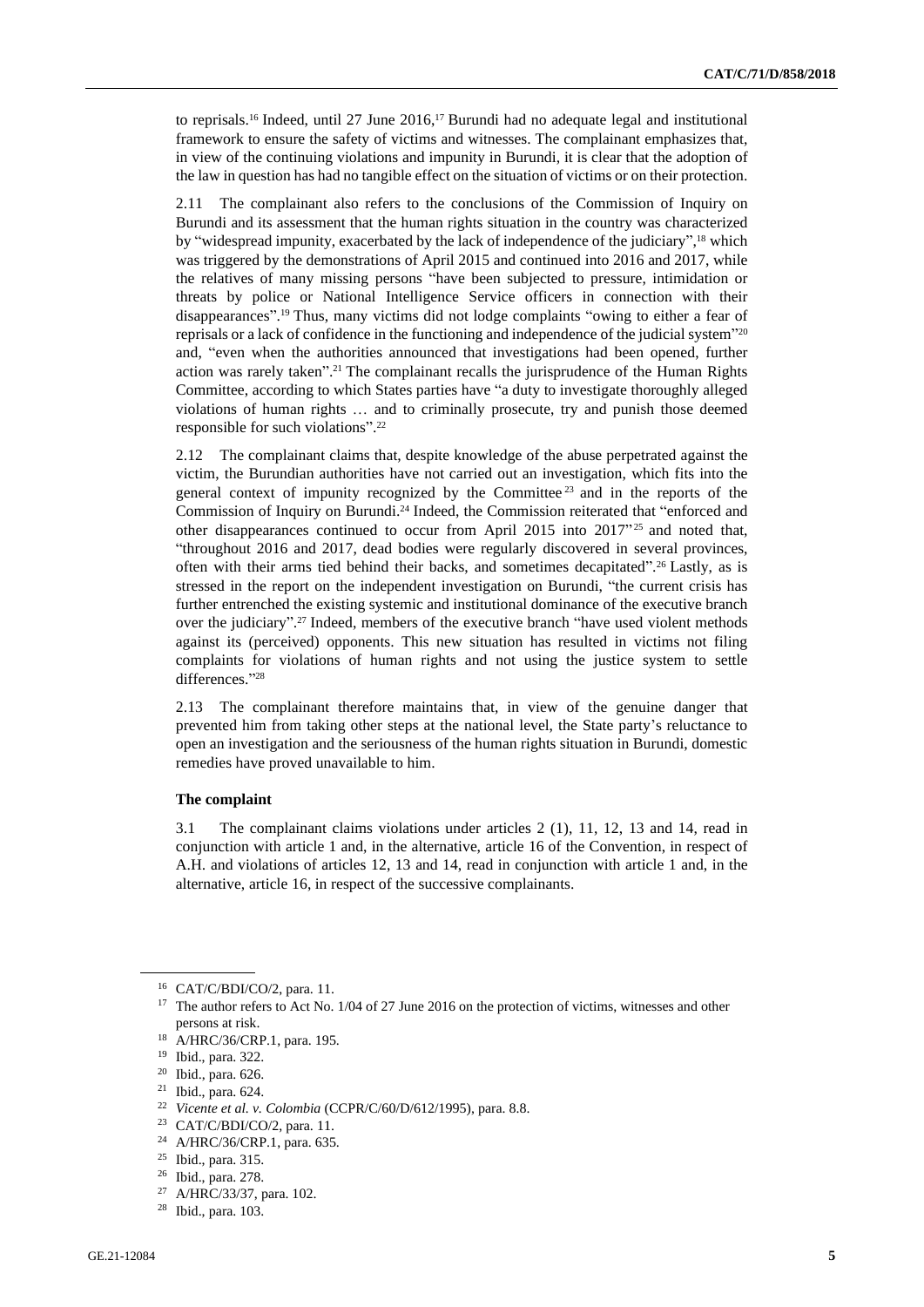#### *Alleged violations against A.H.*

3.2 The complainant maintains that the violent truncheon blows to A.H.'s back and face, which caused heavy bleeding, the fact that he was tied up and violently interrogated and his enforced disappearance constitute acts of torture within the meaning of article 1 of the Convention, as they were intentionally inflicted by public officials in order to obtain information from the victim and to punish him for his political activities. Nevertheless, should the Committee decide not to endorse such a characterization, it is maintained, in the alternative, that the abuse suffered by A.H. in any case constitutes cruel, inhuman or degrading treatment contrary to article 16 of the Convention.

3.3 The complainant further maintains that, contrary to its obligations under article 2 (1) of the Convention, the State party has not adopted all effective legislative, administrative, judicial and other measures to prevent acts of torture within its jurisdiction. Indeed, A.H. has not been reported or acknowledged as missing by the State party's authorities, and no investigation has been opened. In addition, A.H. has had no contact with his family. Furthermore, the day after the events, he was seen in a car, covered in blood, injured, and wearing the same clothes, which indicates that he had not had access to medical care. More than four years after the events, even though there were witnesses at the scene, the State party has not opened an ex officio investigation. The facts surrounding A.H.'s enforced disappearance have never been clarified, and the perpetrators remain unpunished.

3.4 The complainant also alleges a violation of article 11 of the Convention in view of the fact that the State party did not respect any procedural guarantees, as A.H. was not informed of the reasons for his arrest, was not able to contact hisfamily, was arrested without a warrant, was not provided with legal assistance and was not able to be examined by a doctor.

3.5 The complainant maintains that the State party has violated article 12 of the Convention, as it did not initiate a prompt, impartial and effective investigation into the allegations that A.H. had been tortured, even though the authorities had reasonable grounds to believe that acts of torture had been committed, as the complainant had referred the matter to the various police centres and to the Independent National Human Rights Commission.

3.6 With regard to article 13 of the Convention, the complainant submits that A.H. was denied the possibility of lodging a complaint by the State party and that no measures were taken to protect him, even though the authorities were aware that he was missing and that his physical and psychological integrity was at risk.

3.7 In violation of article 14, the victim has not obtained any redress or guarantee of nonrepetition and has potentially been held in a state of ongoing and recurrent suffering since December 2015. As a victim of enforced disappearance, A.H. is outside the protection of the law. By depriving A.H. of the possibility of bringing legal action under the criminal law, the State party has deprived him of all remedies for obtaining compensation for a serious crime such as torture. Given the inaction of the judicial authorities, other remedies to obtain redress, through a civil suit for damages, for example, have no realistic prospect of success. The Burundian authorities have taken few measures to compensate victims of torture, a point raised by the Committee in its concluding observations following its consideration of the State party's initial report in  $2006<sup>29</sup>$  In 2014, while taking note of the fact that the new Burundian Code of Criminal Procedure provided for the compensation of victims of torture, the Committee expressed concern at the failure to apply this provision, in violation of article 14 of the Convention.<sup>30</sup> Lastly, in 2016, the Committee reiterated that the State party had an obligation to guarantee adequate compensation for victims of torture and inhuman or degrading treatment. <sup>31</sup> The Burundian authorities have thus not complied with their obligations under article 14 of the Convention, as the violations perpetrated against A.H. remain unpunished, owing to the inaction of the State party, and he has not received any compensation or rehabilitation.

<sup>29</sup> CAT/C/BDI/CO/1, para. 23.

<sup>30</sup> CAT/C/BDI/CO/2, para. 18.

<sup>31</sup> CAT/C/BDI/CO/2/Add.1, para. 27 (d).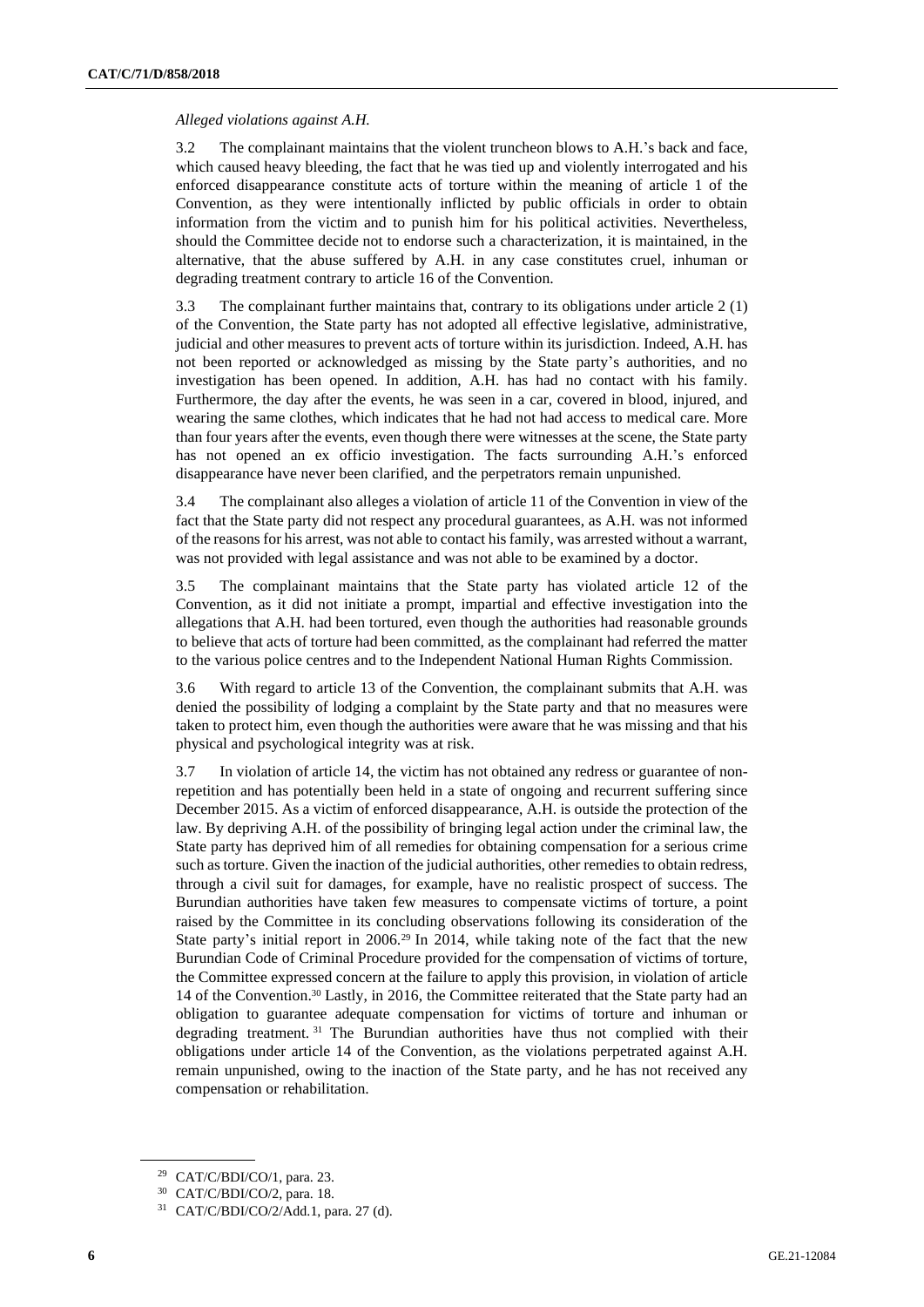*Alleged violations against B.N.*

3.8 The complainant claims violations of articles 12, 13 and 14, read in conjunction with article 1 and, in the alternative, article 16 of the Convention, in respect of B.N. He maintains that A.H.'s enforced disappearance and the serious threats that were made against B.N. until his death constitute acts of torture within the meaning of article 1 of the Convention. He points out that these acts placed B.N. in a state of constant anguish and distress, which had an impact on his mental integrity. The complainant cites the case of *Hernández Colmenarez and Guerrero Sánchez v. Bolivarian Republic of Venezuela*, <sup>32</sup> in which the Committee described enforced disappearance as a form of torture in relation to both the victim and his or her family. Should the Committee decide not to endorse such a characterization, it is maintained, in the alternative, that the abuse suffered by the complainant in any case constitutes cruel, inhuman or degrading treatment contrary to article 16 of the Convention.

3.9 With regard to article 12 of the Convention, the complainant submits that no prompt and impartial investigation has been opened into A.H.'s disappearance, even though it has been reported to the State party's authorities. As enforced disappearance constitutes an act of torture in relation to the victim and his or her family members, the complainant maintains that the State party's authorities became aware that an act of torture had been committed against B.N. as soon as they became aware of A.H.'s enforced disappearance. From then on, therefore, the State party failed to fulfil its obligation towards the complainant.

3.10 With regard to article 13, the complainant maintains that B.N.'s right to complain to the State party's authorities about acts of torture was not guaranteed, as he was threatened in order to make him halt the search for his son.

3.11 With regard to article 14, the complainant maintains that, by depriving B.N. of criminal proceedings, the State party deprived him of all remedies for obtaining compensation for a serious crime such as torture.

3.12 The complainant requests the Committee to: (a) order the State party to ensure that independent and impartial bodies carry out a prompt, thorough and effective investigation into the acts of torture inflicted on A.H. and B.N., with a view to criminally prosecuting and punishing the perpetrators; (b) order the State party to provide appropriate redress to the complainant, including compensation for the material and non-material harm caused, restitution, rehabilitation, satisfaction and guarantees of non-repetition; and (c) request the State party to amend its legislation so that no statute of limitations applies to acts of torture, regardless of the context in which they are committed, and so that the authorities comply with their obligation to conduct ex officio independent and impartial investigations as soon as they become aware of acts of torture committed by their officials.

#### **State party's failure to cooperate**

4. On 12 January 2018, 7 February 2019 and 9 April 2019, the State party was invited to submit its observations on the admissibility and merits of the communication. The Committee notes that it has not received a response and regrets that the State party has not cooperated by sharing its observations on the present complaint.<sup>33</sup> The Committee recalls that the State party is obliged, pursuant to the Convention, to submit to the Committee written explanations or statements clarifying the matter and indicating the steps, if any, that it may have taken to remedy the situation. In the absence of a response from the State party, due weight must be given to the complainant's allegations, which have been properly substantiated.

<sup>32</sup> *Hernández Colmenarez and Guerrero Sánchez v. Bolivarian Republic of Venezuela* (CAT/C/54/D/456/2011), para. 6.4.

<sup>33</sup> See also *Ndagijimana v. Burundi* (CAT/C/62/D/496/2012 and Corr.1), para. 7; *Ndarisigaranye v. Burundi* (CAT/C/62/D/493/2012), para. 7; and *Ntikarahera v. Burundi* (CAT/C/52/D/503/2012), para. 4.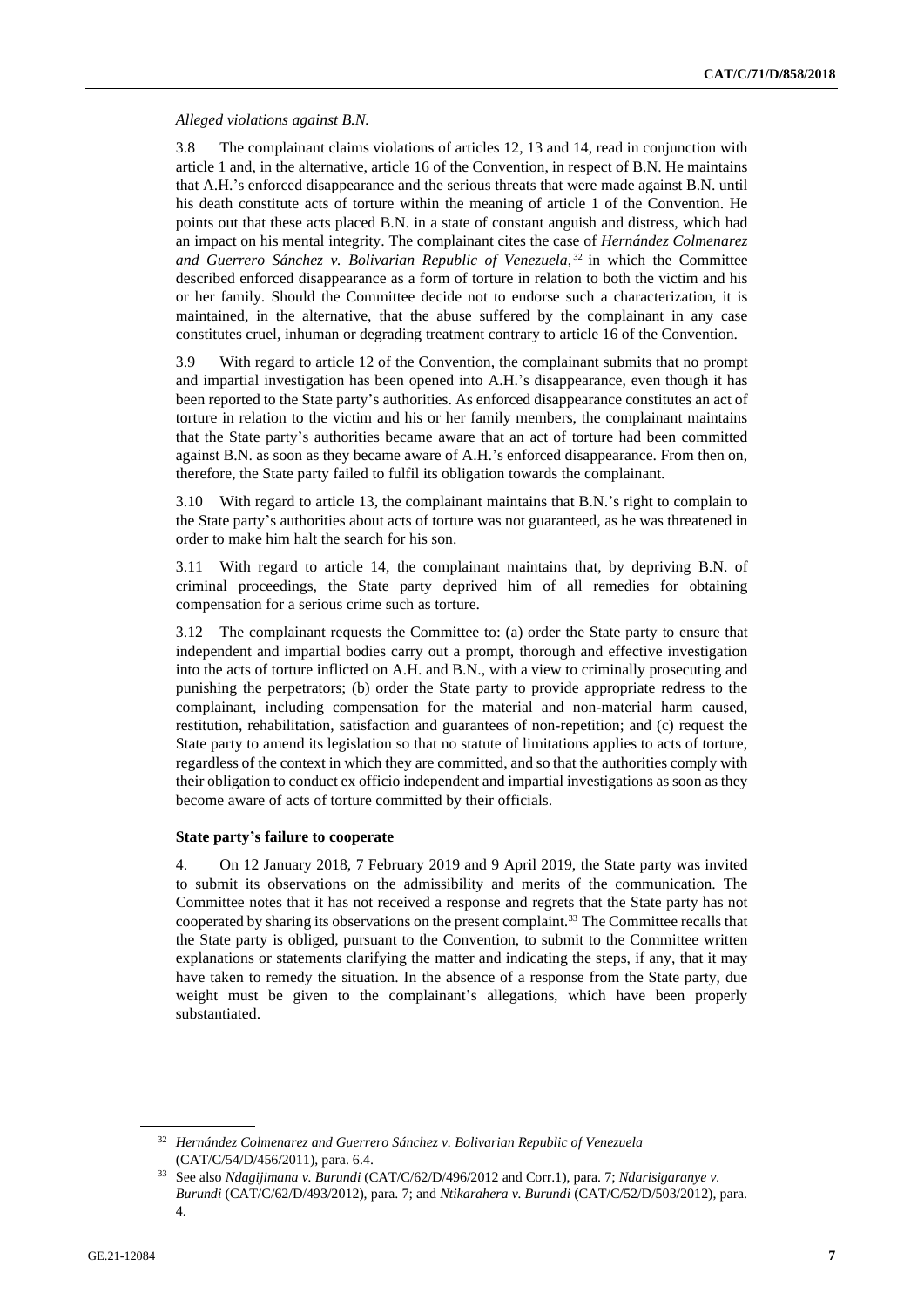#### **Issues and proceedings before the Committee**

#### *Consideration of admissibility*

5.1 The Committee has ascertained, as it is required to do under article 22 (5) (a) of the Convention, that the same matter has not been and is not being examined under another procedure of international investigation or settlement.

5.2 The Committee recalls with concern that, despite the three reminders sent to it, the State party has not provided any observations. The Committee therefore finds that it is not precluded from considering the complaint under article 22 (5) (b) of the Convention.<sup>34</sup>

5.3 In the absence of any other obstacle to the admissibility of the communication, the Committee proceeds to its consideration of the merits of the claims submitted by the complainant under articles 1, 2 (1), 11 to 14 and 16 of the Convention.

#### *Consideration of the merits*

6.1 The Committee has considered the present communication in the light of all the information made available to it by the parties, in accordance with article 22 (4) of the Convention. As the State party has not provided any observations on the merits, due weight must be given to the complainant's allegations.

6.2 Before considering the allegations made by the complainant under the articles of the Convention invoked, the Committee must determine whether the acts to which A.H. and B.N. were subjected constitute torture within the meaning of article 1 of the Convention.

6.3 The Committee notes, first of all, the complainant's allegation that A.H. was tied up, violently beaten across his back with truncheons, punched in the face and interrogated by police officers in order to obtain information about the whereabouts of demonstrators. The Committee also notes that A.H. was taken into a vehicle while covered in blood and that he was seen the following day, still tied up and injured, in a police vehicle. The Committee notes that his family and friends have not seen him since 14 December 2015, and that the complainant maintains that A.H. was a victim of enforced disappearance. The Committee also notes that these acts were intentionally inflicted by public officials in order to obtain information from the victim and to punish him for his political activities. The Committee also notes the allegations that B.N. is also a victim of torture within the meaning of article 1 of the Convention, in view of his son's enforced disappearance and the constant threats that followed. The Committee notes that these events allegedly caused emotional and psychological suffering to B.N. and that they were inflicted intentionally by public officials in order to intimidate him. The Committee also notes that, by not submitting a response, the State party has not contested these facts. Lastly, the Committee notes that, should the Committee not endorse the characterization under article 1, the complainant claims, in the alternative, a violation of article 16 of the Convention in respect of A.H. and B.N.

6.4 The Committee recalls that States parties have a special obligation to ensure that the rights enshrined in the Convention are respected for persons deprived of their liberty and to take effective measures to prevent acts of torture.<sup>35</sup> States parties must take the necessary measures to prevent public officials or private individuals from inflicting acts of torture on persons under their control.<sup>36</sup> The Committee further recalls that enforced disappearance entails multiple human rights violations and a failure by the State party concerned to comply with the obligations contained in the Convention, and constitutes in itself, in relation to the disappeared person, or may constitute, in relation to the person's relatives, a form of torture or inhuman treatment contrary to the Convention.<sup>37</sup> In these circumstances, the Committee

<sup>34</sup> *Hernández Colmenarez and Guerrero Sánchez v. Bolivarian Republic of Venezuela*, para. 5.3.

<sup>35</sup> See the Committee's general comment No. 2 (2007), para. 13.

<sup>36</sup> Ibid., para. 17.

<sup>37</sup> *Hernández Colmenarez and Guerrero Sánchez v. Bolivarian Republic of Venezuela*, para. 6.4. The Committee has also addressed the issue of enforced disappearance in its concluding observations on several occasions. See, for example, CAT/C/BDI/CO/2/Add.1, para. 10; CAT/C/MEX/CO/7, para. 28; CAT/C/RWA/CO/2, para. 38; CAT/C/LKA/CO/5, para. 15; CAT/C/TKM/CO/2, para. 9; and CAT/C/COL/CO/5, para. 10.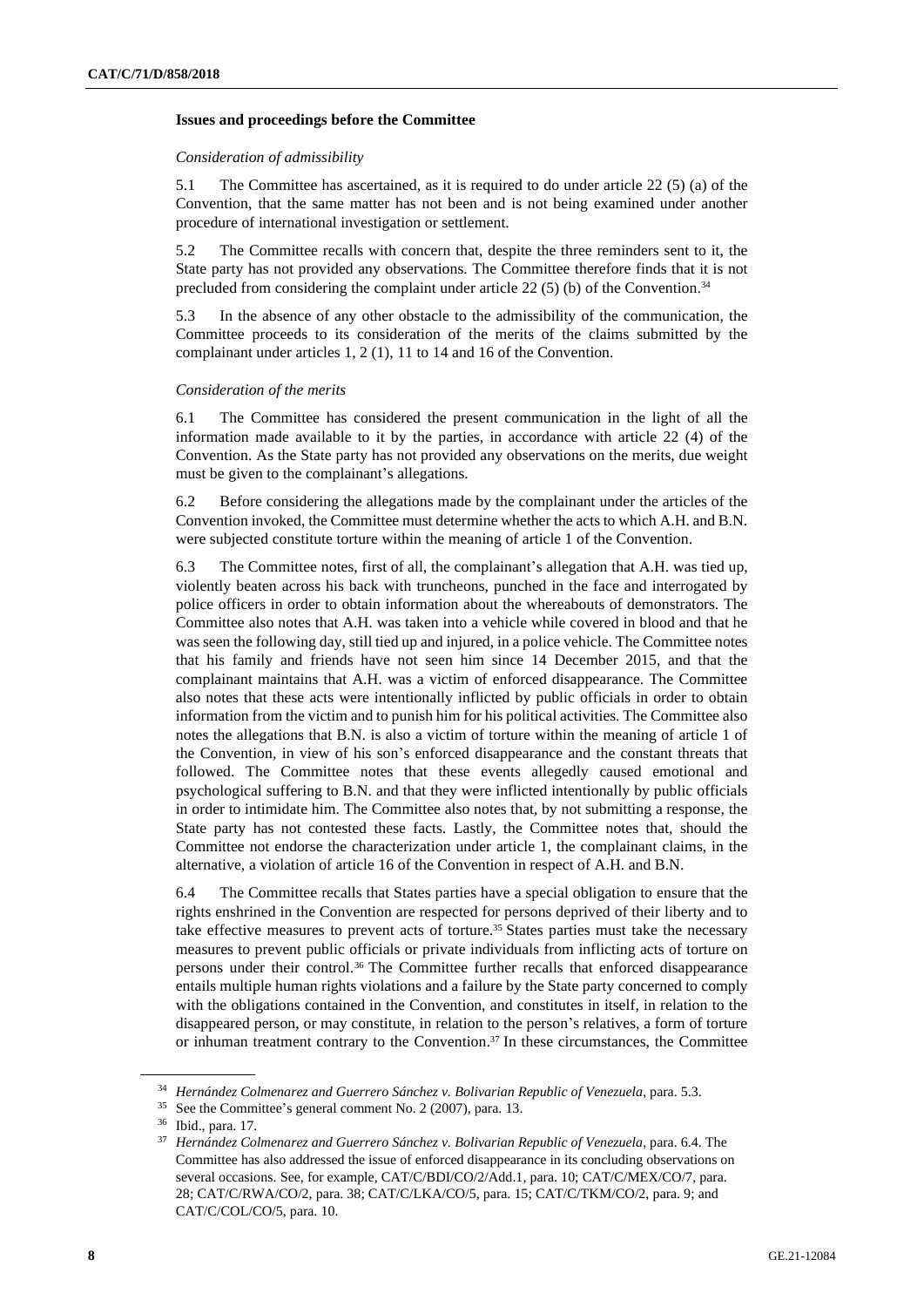finds that the facts concerning A.H., as presented by the complainant, constitute torture within the meaning of article 1 of the Convention.<sup>38</sup>

6.5 The Committee notes that A.H.'s enforced disappearance was a source of anguish and suffering for B.N. and that the authorities were indifferent to his efforts to shed light on what had happened to his son and his son's whereabouts. The successive complainants have never received a satisfactory explanation of the circumstances of his disappearance. In the absence of satisfactory explanations from the State party, the Committee considers that the facts before it disclose a violation of article 16 of the Convention in respect of B.N.<sup>39</sup>

6.6 The complainant also invokes article 2 (1) of the Convention, under which the State party should have taken effective legislative, administrative, judicial or other measures to prevent acts of torture in any territory under its jurisdiction. In this regard, the Committee recalls its conclusions and recommendations, in which it urged the State party to take effective legislative, administrative and judicial measures to prevent all acts of torture and all ill-treatment, <sup>40</sup> and to take all possible action to locate persons reported as missing, in particular those who go missing after being questioned by the security forces.<sup>41</sup> In the present case, the Committee takes note of the complainant's allegations that A.H. was beaten and forcibly taken away by members of the security forces. The Committee also notes that A.H. has not been reported or acknowledged as missing by the authorities of the State party and that no measures have been taken to protect him. The State authorities have not taken any steps to investigate the acts of torture to which A.H. was subjected or his enforced disappearance, or to punish the perpetrators of these acts, even though B.N. reported these facts to the various police stations and detention centres, the National Intelligence Service and the Independent National Human Rights Commission. In the light of the foregoing, and in the absence of compelling evidence from the State party, the Committee finds a violation of article 2 (1), read in conjunction with article 1 of the Convention.<sup>42</sup>

6.7 The Committee also notes the complainant's argument that article 11 was violated, as the State party failed to respect any procedural safeguards in respect of A.H., since he was not informed of the reasons for his arrest and was arrested without a warrant. He was not able to contact his family, did not receive legal assistance, and was not able to be examined by a doctor. The Committee recalls its concluding observations on the second periodic report of Burundi, in which it expressed concern at: the excessive length of time during which people can be held in police custody; numerous instances in which the allowable duration of police custody has been exceeded; failures to keep registers on persons in custody or failures to ensure that such records are complete; failures to comply with fundamental legal safeguards for persons deprived of their liberty; the absence of provisions that guarantee access to a doctor and access to legal assistance for persons of limited means; and the excessive use of pretrial detention in the absence of regular reviews of its legality and of any limit on its total duration.<sup>43</sup> In the present case, A.H.'s arrest and detention appear to have been carried out without any judicial oversight. In the absence of compelling evidence from the State party that the complainant's arrest and detention were in factsubject to its oversight, the Committee finds a violation of article 11 of the Convention.<sup>44</sup>

6.8 With regard to articles 12 and 13 of the Convention, the Committee notes the complainant's allegations that, more than four years after the events, no prompt, impartial and effective investigation has been opened into the allegations that A.H. was subjected to torture, even though the authorities had reasonable grounds to believe that such acts had been committed, as the complainant had referred the matter to the various police centres and to the Independent National Human Rights Commission. The Committee also notes that the State

<sup>38</sup> *Hernández Colmenarez and Guerrero Sánchez v. Bolivarian Republic of Venezuela*, paras. 6.4 and 6.10; *Yrusta and Del Valle Yrusta v. Argentina* (CAT/C/65/D/778/2016), paras. 7.3 and 7.10.

<sup>39</sup> *Hernández Colmenarez and Guerrero Sánchez v. Bolivarian Republic of Venezuela*, para. 6.10.

<sup>40</sup> CAT/C/BDI/CO/1, para. 10.

<sup>41</sup> CAT/C/BDI/CO/2/Add.1, para. 11 (b).

<sup>42</sup> *Ndagijimana v. Burundi*, para. 8.4; *Ndarisigaranye v. Burundi*, para. 8.3; *Niyonzima v. Burundi* (CAT/C/53/D/514/2012), para. 8.3; and *E.N. v. Burundi* (CAT/C/56/D/578/2013), para. 7.5.

<sup>43</sup> CAT/C/BDI/CO/2, para. 10.

<sup>44</sup> *E.N. v. Burundi*, para. 7.6.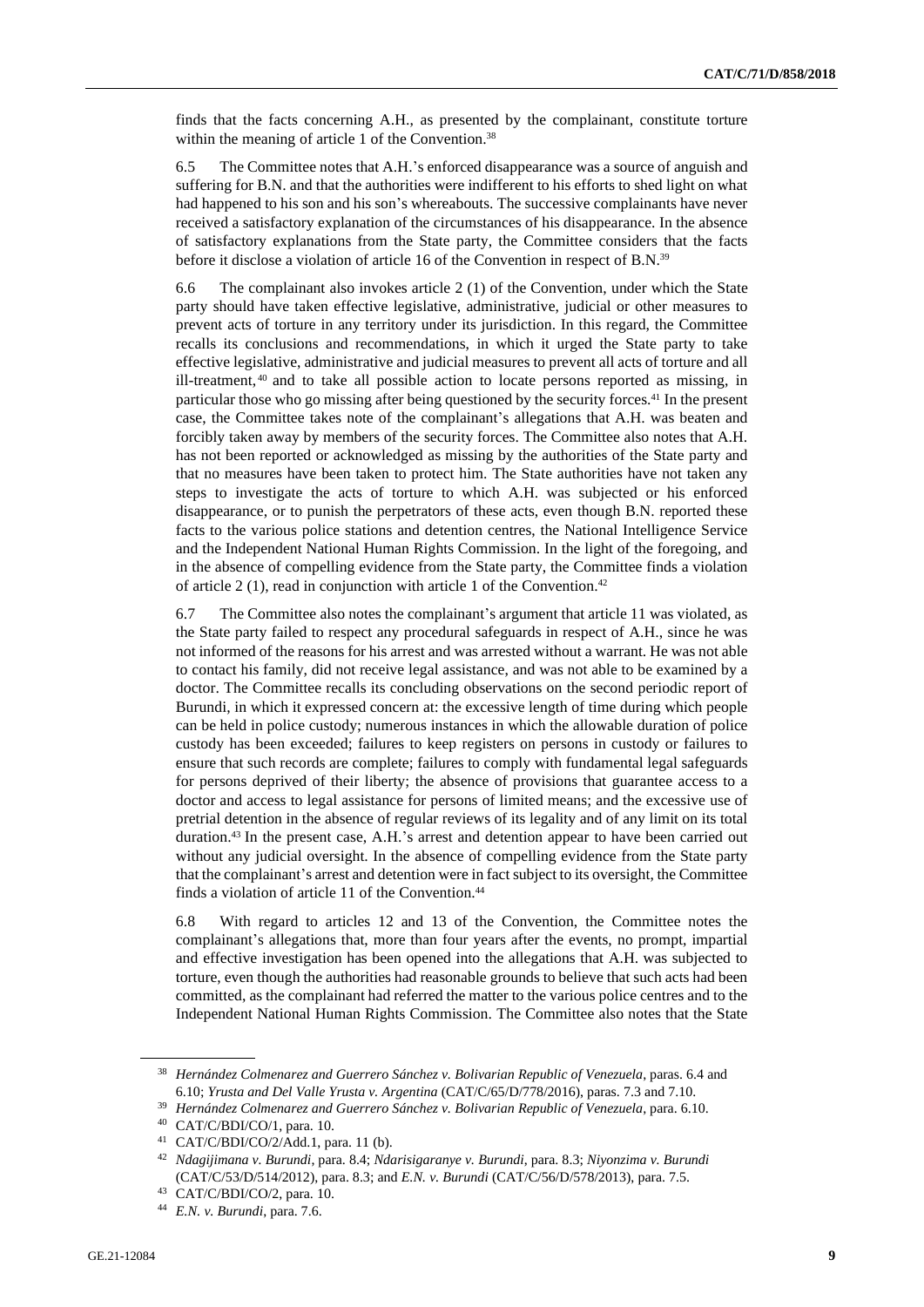party did not allow A.H. to file a complaint. The Committee considers that so long a delay in initiating an investigation into allegations of torture is patently unjustified. In this regard, the Committee recalls the State party's obligation under article 12 of the Convention to ensure that a prompt and impartial ex officio investigation is carried out, wherever there is reasonable ground to believe that an act of torture has been committed.<sup>45</sup> In the present case, the Committee therefore finds a violation of article 12 of the Convention in respect of A.H.

6.9 By failing to meet this obligation, the State party has also failed to fulfil its responsibility under article 13 of the Convention to guarantee A.H.'s right to lodge a complaint, which presupposes that the authorities provide a satisfactory response by launching a prompt and impartial investigation. <sup>46</sup> The Committee therefore finds that a violation of article 13 of the Convention has also been committed in respect of A.H.

6.10 Regarding the complainant's claims under article 14 of the Convention, the Committee recalls that this article not only recognizes the right to fair and adequate compensation but also requires States parties to ensure that the victim of an act of torture obtains redress. The Committee recalls that redress should cover all the harm suffered by the victim and should encompass, among other measures, restitution, compensation and guarantees of non-repetition of the violations, taking into account the circumstances of the individual case.<sup>47</sup> In the present case, in the absence of a prompt and impartial investigation, despite compelling testimony that A.H. was a victim of acts of torture, which have gone unpunished, the Committee finds that the State party has also failed to fulfil its obligations under article 14 of the Convention.<sup>48</sup>

6.11 With regard to the violations of articles 12, 13 and 14 of the Convention in respect of B.N., the Committee notes that the enforced disappearance of A.H. and the repeated threats and intimidation to which B.N. was subjected were a source of intense and ongoing suffering for him and that the authorities never acted on his complaints. The Committee notes that, as the events were never acknowledged by the State party, no remedy was available to B.N. Consequently, the State party did not conduct a prompt, impartial and effective investigation, B.N. was not able to file a complaint, and he was therefore deprived of any means of obtaining compensation. The Committee also notes the complainant's claim that the involvement of persons close to the Government in A.H.'s enforced disappearance would have made the State party more reluctant to open an investigation and heightened B.N.'s fear of taking other steps at the national level. The Committee recalls that, according to article 14, the term "victims" is understood to mean persons who have individually or collectively suffered harm, including physical or mental injury, emotional suffering, economic loss or substantial impairment of their fundamental rights, through acts or omissions that constitute violations of the Convention.<sup>49</sup> This concept of a victim also includes close family, such as A.H.'s father. The Committee notes that the State party has not put forward any argument that would lead to the conclusion that B.N. does not fall into this category. Moreover, the Committee considers that the anguish and suffering experienced by B.N. owing to the lack of information that would have allowed clarification of what had happened to his son were exacerbated by the failure to acknowledge B.N.'s status as a victim, which thus became a cause of revictimization that is incompatible with the principles enshrined in the Convention. <sup>50</sup> The Committee considers that, in the present case, the very fact that the complainant has at no time been able to take part as plaintiff in investigative proceedings, more than four years after the events in question, in itself entails a violation of articles 12, 13 and 14 of the Convention. After such a long period has passed, the possibility of playing an active and effective part in proceedings is lessened to such an extent that the impairment of

<sup>45</sup> *Ndagijimana v. Burundi*, para. 8.5; *Ndarisigaranye v. Burundi*, para. 8.5; *Kabura v. Burundi* (CAT/C/59/D/549/2013), para. 7.4; and *Niyonzima v. Burundi*, para. 8.4.

<sup>46</sup> *Niyonzima v. Burundi*, para. 8.5.

<sup>47</sup> Ibid., para. 8.6, and *Ntikarahera v. Burundi*, para. 6.5.

<sup>48</sup> *Ndarisigaranye v. Burundi*, para. 8.7.

<sup>49</sup> *Yrusta and Del Valle Yrusta v. Argentina*, para. 7.10, and general comment No. 3 (2012), para 3.

<sup>50</sup> *Yrusta and Del Valle Yrusta v. Argentina*, para. 7.10.